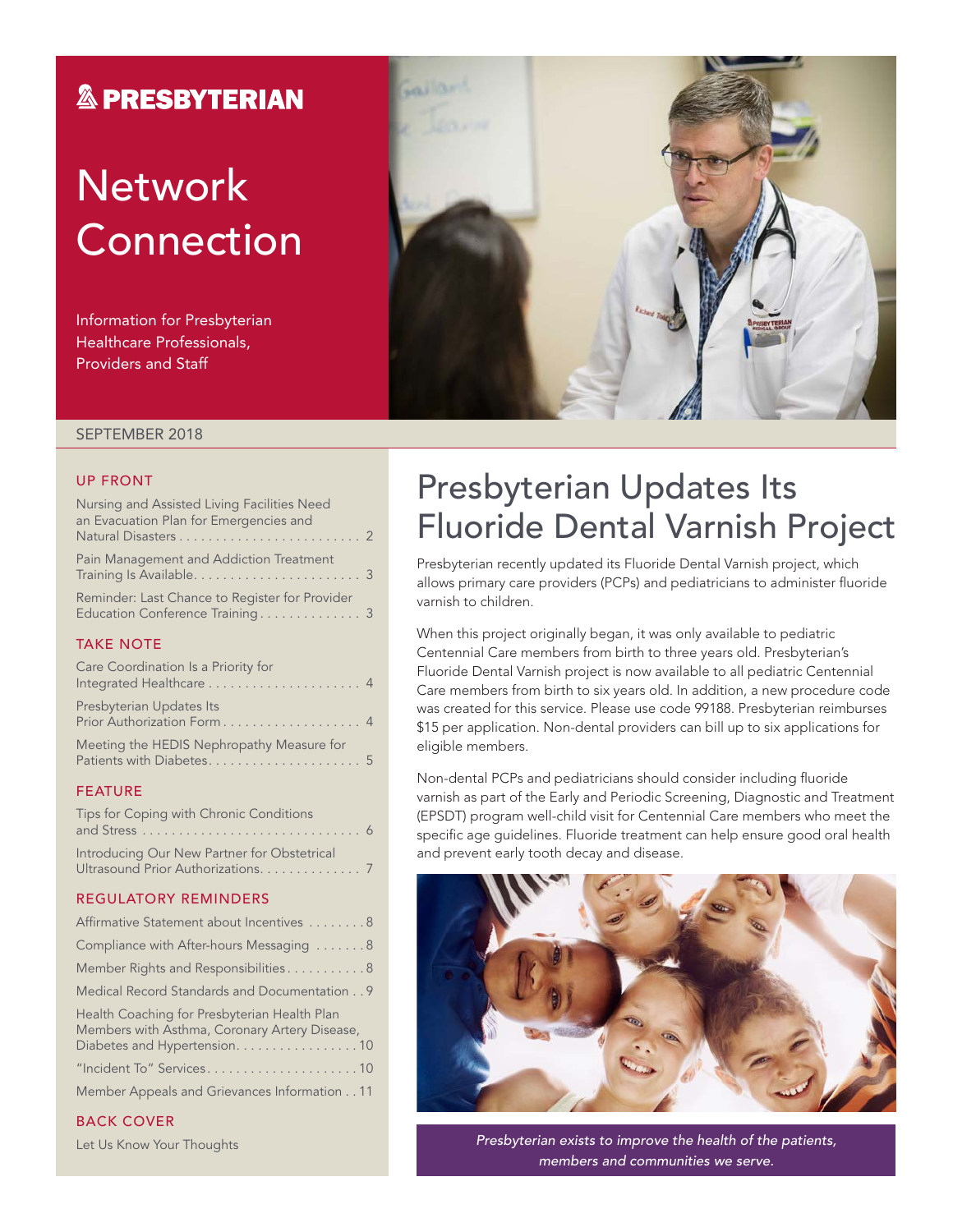### UP FRONT

### Nursing and Assisted Living Facilities Need an Evacuation Plan for Emergencies and Natural Disasters

Due to the recent fires in northern New Mexico, Presbyterian is reaching out to nursing and assisted living facilities to ensure they have evacuation plans in place for emergency situations. The New Mexico Human Services Department (HSD) requires Centennial Care nursing and assisted living facilities to have an evacuation plan in place should an emergency or natural disaster occur.

An evacuation plan ensures that our members are transported to a safe place where they can continue to receive the care and services they need. To ensure payment is processed appropriately, providers must have a single case agreement (i.e., contract) with the facility/facilities to which they plan to transfer members. Likewise, providers must inform Presbyterian to which facility/facilities they plan to transport members if such an event occurs.

The evacuation plan must be tailored to its geographic location and the types of patients it serves, and it must ensure that the member's pharmacy needs, such as medication refills, are met. In addition, nursing and assisted living facility providers must review the evacuation plan, train new employees in emergency procedures, ensure member residents are informed of the evacuation plan, perform evacuation drills and conduct periodic reviews with staff. Furthermore, providers must ensure there is enough staff to carry out the evacuation plan.

Nursing and assisted living facilities may want to include these additional considerations in their evacuation plan:

- How will member residents be transported to another facility?
- How will member residents be identified during an evacuation?
- How will electronic medical records be protected and recovered?
- Will there be a backup system in place that provides offsite access to medical records?
- How and when will the staff notify family members about the evacuation plans and any implementation of them?
- How can family members help in an emergency situation?
- Is there a backup phone number family members can call to receive more information during an emergency?
- How will the plan change based on the type of emergency or natural disaster?

Please be sure to provide your Presbyterian care coordinator a copy of your emergency evacuation plan. You can reach him or her at 505-923-8858 or 1-866-672-1242.

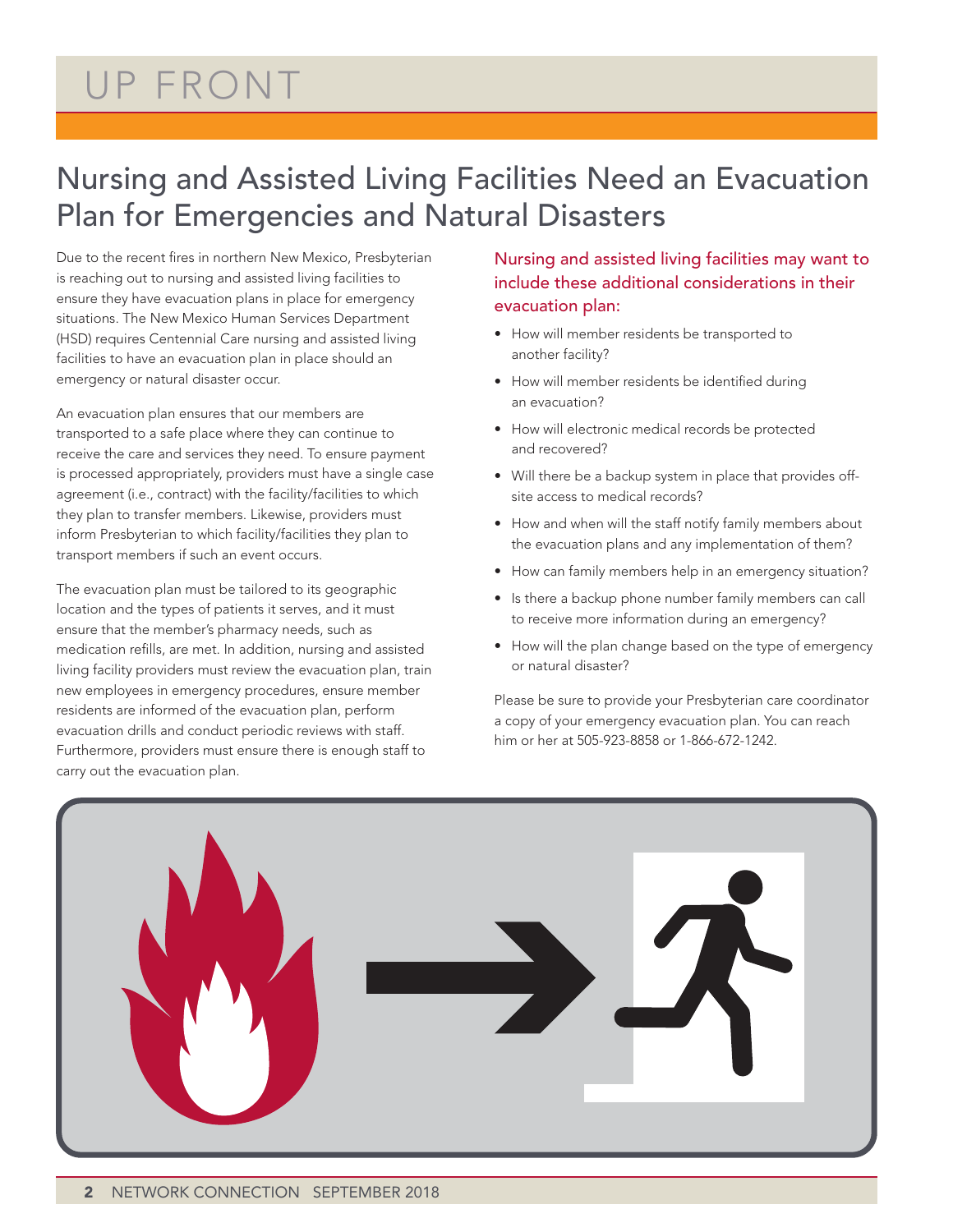### Pain Management and Addiction Treatment Training Is Available

In response to provider feedback, Presbyterian is pleased to offer pain management and addiction treatment training that qualifies for Continuing Medical Education (CME) credits. The following trainings are Maintenance of Certification (MOC) accredited opportunities that deliver critical knowledge and training.

#### DATA 2000 Waiver: Suboxone Certification

Providers will gain practical knowledge and skills relevant for the treatment and care of patients who present with acute and/or chronic substance use disorders, including opioid use disorder and/ or withdrawal. For more information and to register, please visit: [https://](https://phs.swoogo.com/DATA2018) [phs.swoogo.com/DATA2018](https://phs.swoogo.com/DATA2018).

#### Safer Opioid Prescribing and Non-opioid Alternatives for Pain Management: Current Evidence and Guidelines

Providers will develop a better understanding of how to initiate and manage treatment options for patients with chronic pain conditions. In addition, providers will gain tools to identify probable substance use disorders and assess and initiate evidence-based treatments. For more information and to register, please visit: [https://](https://phs.swoogo.com/Opioid2018) [phs.swoogo.com/Opioid2018](https://phs.swoogo.com/Opioid2018).

Presbyterian offers addiction and pain-management trainings quarterly. To learn more about these trainings and future training opportunities, please contact Sabrina Quraishi at [squraishi@phs.org](file:///\\ZWPDCFILEEFS09\groups\Provider_Services\PNM%20Communications\Newsletter%20Drafts\2018\5.%20September\squraishi@phs.org).

# **∞ & PRESBYTERIAN**<br>○ Provider Education Conference

**Webinar Series** 

### Reminder: Last Chance to Register for Provider Education Conference Training

There are five training sessions remaining for the 2018 Provider Education Conference and Webinar Series. Don't miss your chance to receive valuable information regarding recent changes in current policies and procedures, the health plan, Centennial Care 2.0 program updates, as well as requirements from the New Mexico Human Services Department, Centers for Medicare & Medicaid Services and the National Committee for Quality Assurance.

To accommodate provider and office staff schedules, we will host in-person conferences in Albuquerque and Las Cruces in October, and live webinars in December for those who are not able to attend the in-person conferences. Please see below to identify a training date that best fits your schedule.

| <b>In-person Conferences</b>                                                                 | <b>Live Webinars</b>                                           |  |
|----------------------------------------------------------------------------------------------|----------------------------------------------------------------|--|
| Thursday, Oct. 11<br>$9 - 11$ a m<br><b>Rev. Hugh Cooper Center</b><br>Albuquerque, NM 87113 |                                                                |  |
| Wednesday, Oct. 24<br>$9:30 - 11:30$ a.m.<br>Memorial Medical Center<br>Las Cruces, NM       | Tuesday, Dec. 11, 1 - 3 p.m.<br>Thursday, Dec. 13, 9 - 11 a.m. |  |
| Thursday, Oct. 25<br>$1:30 - 3:30$ p.m.<br><b>Memorial Medical Center</b><br>Las Cruces, NM  |                                                                |  |
| Register online: https://phs.swoogo.com/PHP2018.                                             |                                                                |  |

Please note: Providers only need to attend one training event annually.

These education events are for all contracted healthcare professionals, providers and staff, including physical health, behavioral health and long-term care providers. If you have any questions about the scheduled training events, please contact your Provider Network Management relationship executive. You can find his or her contact information at <https://www.phs.org/providers/contact-us/Pages/default.aspx>.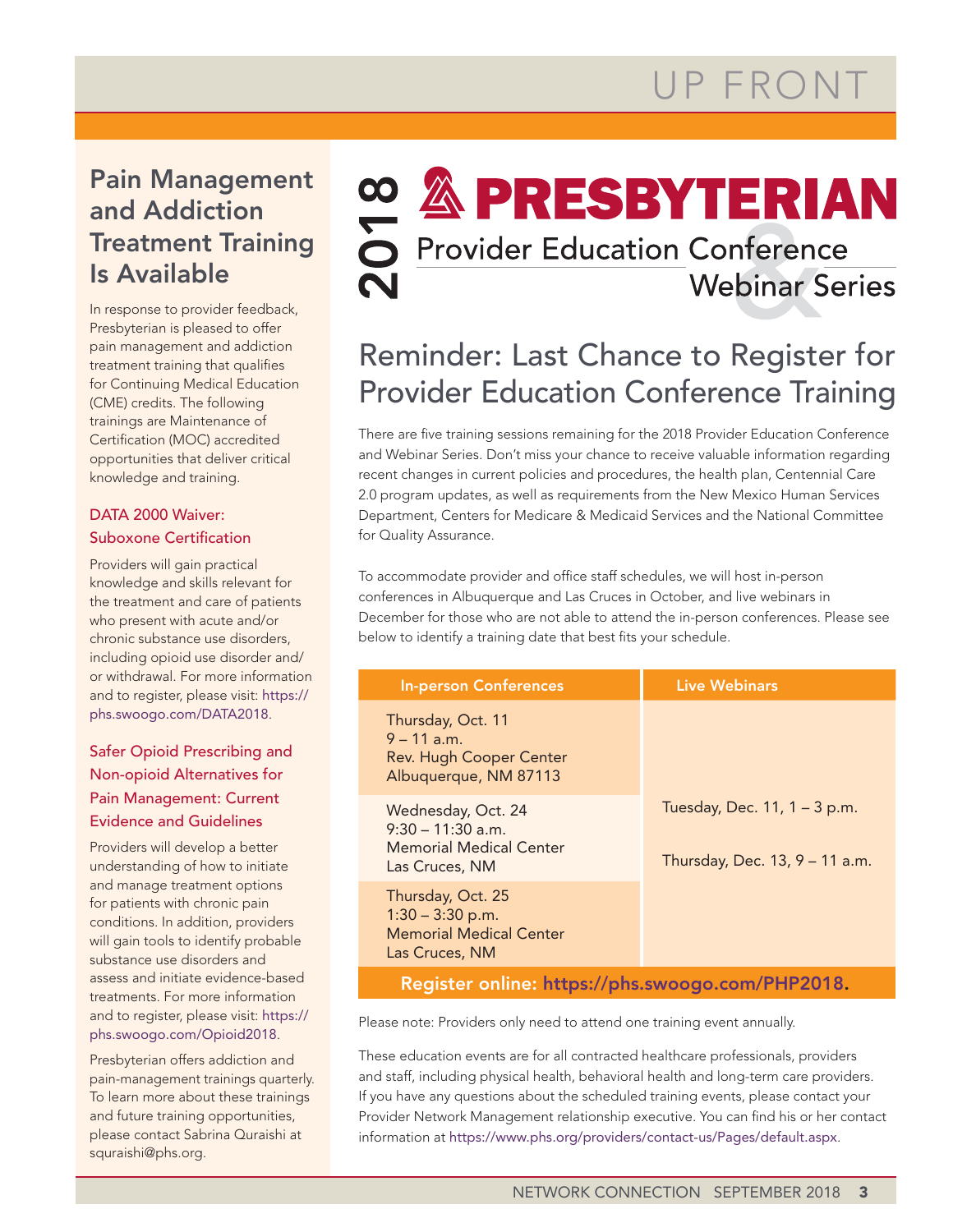### TAKE NOTE

### Care Coordination Is a Priority for Integrated Healthcare

Presbyterian is committed to ensuring all aspects of a member's health are addressed, including their physical, mental and emotional well-being. As the movement toward integration of behavioral and physical care continues to develop, many major organizations are strongly advocating for a holistic approach that treats both mind and body under one organized health system. To help ease your patients' way to their best health, it's important for providers to work together to coordinate care to meet patients' complex and diverse needs.

While physical and behavioral health conditions have high rates of cooccurrence, often one of the conditions goes untreated or is not treated in a timely manner. Care coordination plays a vital role in the member's well-being. Proper care coordination ensures that many of the significant details regarding the member's

condition are readily available to each provider on the member's care team. Access to this important information may lead to improved health outcomes.

When providers complete the intake of a Presbyterian member (whether the individual is self-referred or referred from primary care), he or she should obtain the name and contact information of the member's primary care provider (PCP) and other providers engaged in the member's care. In addition, it's important to ask the member or their legal guardian for written consent to communicate with the other provider(s), which promotes a timely and confidential exchange of treatment information. We encourage providers to communicate by phone or in writing during the following steps in the treatment process:

- After providers complete the member's initial evaluation
- If the member reports experiencing health challenges, such as chronic pain
- At times of significant change in clinical status
- After medications are initiated, discontinued or significantly altered
- After significant changes in the diagnosis or treatment plan
- At the time of treatment termination or discharge

Through collaboration and sharing data, providers can better serve patients and members who experience adverse behavioral and physical health conditions. For assistance in care coordination, please contact Presbyterian Care Coordination at 1-866-672-1242 or (505) 923-8858.

### Presbyterian Updates Its Prior Authorization Form

Presbyterian recently updated its home healthcare prior authorization form. It's now easier to read and contains all the information needed to ensure the request is processed accurately and in a timely manner. The prior authorization form will help ensure our members receive the right care at the right time.

To prevent delays in the review process, providers must complete the form in its entirety and verify that the exact services, units and dates of services (certification period) are correct. When submitting an initial request, providers should attach a current physician/ advanced practice clinician (APC) order and relevant clinical documentation. For concurrent requests, the agency should attach the 485 form and relevant current clinical documentation.

Once the required documentation is received, Presbyterian will conduct a clinical review to determine medical necessity. Requests are processed according to set regulatory standards. In addition, requests may be marked urgent and expedited if they meet one of the following criteria with a provider's/ APC's signature:

- The life, health or safety of a covered person would be seriously jeopardized in the opinion of a provider with knowledge of the member's medical or behavioral health condition, or the member would be subjected to adverse health consequences without the care or treatment requested.
- The covered person's ability to regain maximum function would be jeopardized.

• The medical exigencies of the case require an expedited decision.

If the request does not meet the urgent and expedited criteria listed above and/ or is not signed by a provider/APC, then it will be processed as a routine prior authorization request. For more information on prior authorizations, please visit our website: [https://www.](https://www.phs.org/providers/authorizations/Pages/default.aspx) [phs.org/providers/authorizations/Pages/](https://www.phs.org/providers/authorizations/Pages/default.aspx) [default.aspx](https://www.phs.org/providers/authorizations/Pages/default.aspx).

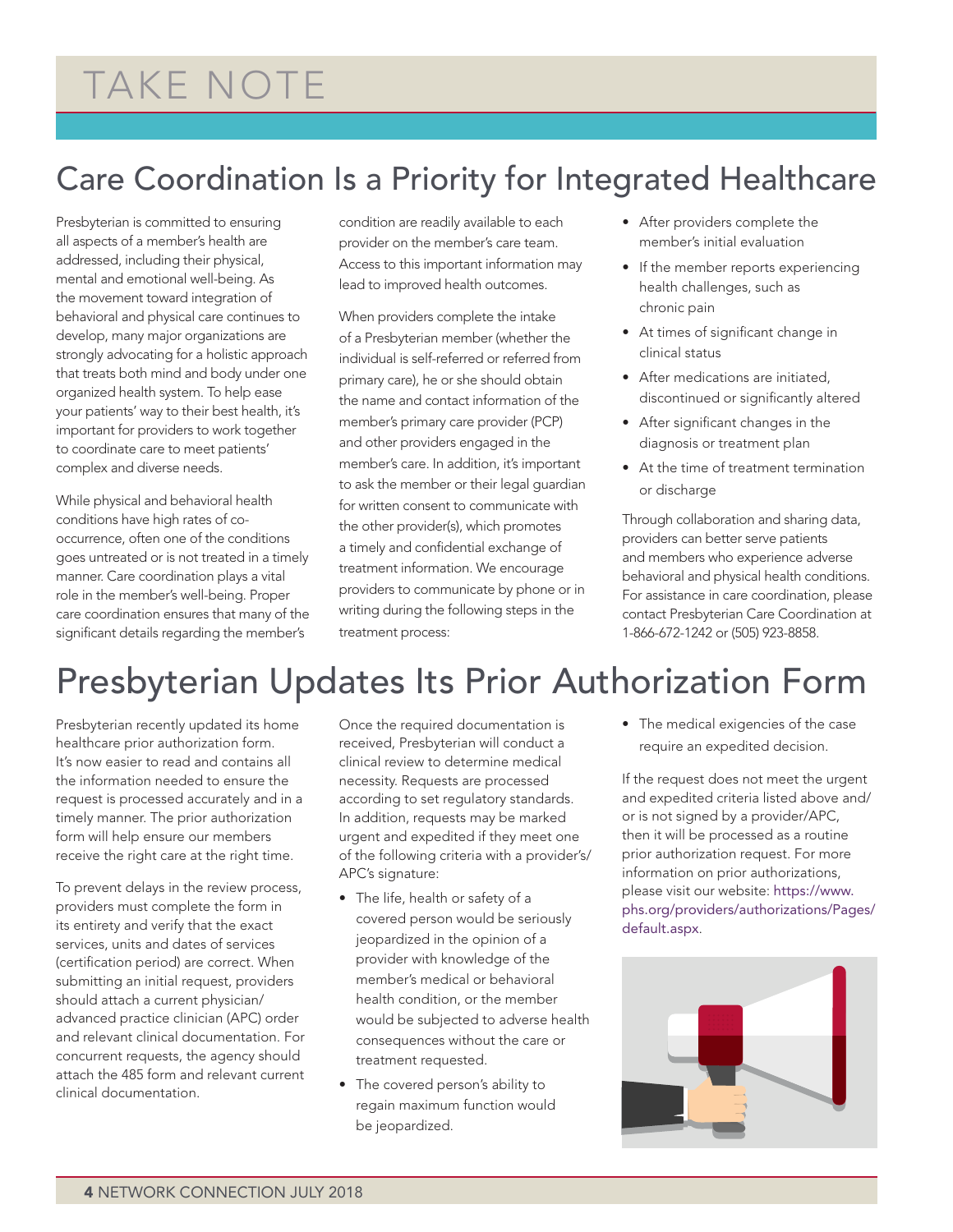### TAKE NOTE

## Patients with Diabetes

Meeting the HEDIS Nephropathy Measure for<br>  $\gamma_{\text{eff}}$  methods of the Block Connection of the Block Connection of the Block Connection of the Block Connection of the Block Connection of the Block Connection of the Block Co Presbyterian employs many strategies that utilize evidence-based practices to support various health initiatives. One of the ways Presbyterian works to support evidence-based diabetes care for our patients and members is by meeting the specific clinical quality measures set by the National Committee for Quality Assurance (NCQA) in the Health Effectiveness Data and Information Set (HEDIS®1 ). One of the HEDIS measures we would like to address is nephropathy.

Any of the following meet criteria for a nephropathy screening or monitoring test or evidence of nephropathy.

- A urine test for albumin or protein. At a minimum, documentation must include a note indicating the date when a urine test was performed and the result or finding. Any of the following meet the criteria:
	- 24-hour urine for albumin or protein
	- Timed urine for albumin or protein
	- Spot urine (e.g., urine dipstick or test strip) for albumin or protein
	- Urine for albumin/creatinine ratio
	- 24-hour urine for total protein
	- Random urine for protein/ creatinine ratio
- Documentation of a visit to a nephrologist
- Documentation of a renal transplant
- Documentation of medical attention for any of the following (no restriction on provider type):
	- Diabetic nephropathy
	- End-stage renal disease (ESRD)
	- Chronic renal failure (CRF)
	- Chronic kidney disease (CKD)
	- Renal insufficiency
	- Proteinuria
- Albuminuria
- Renal dysfunction
- Acute renal failure (ARF)
- Dialysis, hemodialysis or peritoneal dialysis
- Evidence of angiotensin converting enzyme (ACE) inhibitor/angiotensin receptor blockers (ARB) therapy. Documentation in the medical record must include evidence that the member received ACE inhibitor/ARB therapy during the measurement year. Any of the following meet criteria:
	- Documentation that a prescription for an ACE inhibitor/ ARB was written during the measurement year.
- Documentation that a prescription for an ACE inhibitor/ARB was filled during the measurement year.
- Documentation that the member took an ACE inhibitor/ARB during the measurement year.

Addressing this measure helps us ensure that Presbyterian members receive the recommended screening and services based on HEDIS standards. We appreciate your commitment to ensuring Presbyterian members receive the care they need. Thank you for partnering with us to improve the health of the patients, members and communities we serve.

*1 HEDIS® (Healthcare Effectiveness Data and Information Set) is a registered trademark of the National Committee for Quality Assurance (NCQA).<http://www.ncqa.org>.*

#### New Pre-Diabetes Patient Resource is Available

The National Diabetes Prevention Program (NDPP) offers a lifestyle change program that can help members prevent or delay Type 2 Diabetes. The Solutions Group, a division of Presbyterian Healthcare Services, is now offering the NDPP in Albuquerque. There is no additional cost for eligible members. Trained lifestyle coaches facilitate the classes, which are conducted in a group setting. Providers can refer their patient members and members may self-refer.

Member eligibility is based on the following criteria:

- Must be 18 years old or older
- Has a body mass index (BMI) greater than 25 kg/m2 (greater than 23 kg/m2 if the member is Asian)
- Has a blood test in the pre-diabetes range of one of any of the following:
	- A hemoglobin A1c reading from 5.7 to 6.4 percent
	- A fasting plasma glucose reading from 100 to 125 mg/dL
	- A two-hour plasma glucose, after a 75 mg glucose load, reading of 140 to 199 mg/dL or a history of gestational diabetes (may be self-reported)

Please note that members previously diagnosed with diabetes do not qualify for the program.

For any inquires or referrals, please contact Presbyterian's Health and Wellness department using the following information:

Phone: (505) 923-5454 Fax: (505) 355-7588 Email: wellness@phs.org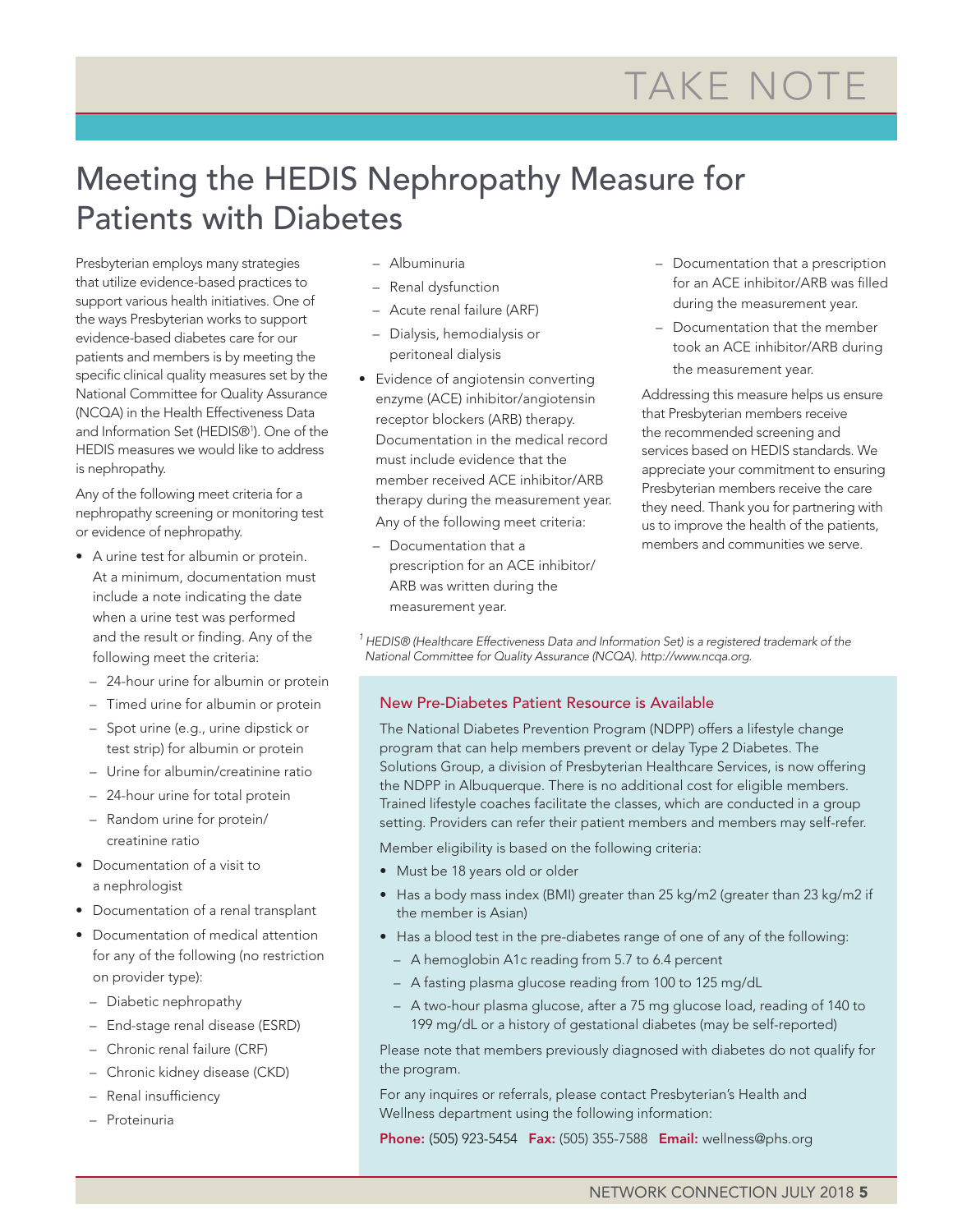### FEATURE

### Tips for Coping with Chronic Conditions and Stress

Stress is a normal part of life, but it's important for people to manage their stress before it becomes chronic and affects their job, family and health. Common sources of stress include money, work and concerns about the future, but disease management can also be a major cause of stress for members and their families.

People affected by diabetes, asthma and other diseases can experience increased stress and disruption in their lives, and they may have a difficult time finding the appropriate care and support. The following recommendations may help members with chronic conditions manage their stress:

• Refer patients to a trusted provider

Based on the member's health condition, providers can recommend another provider or specialist to ensure their holistic health needs are met. Members who have a positive experience with a provider are usually more honest and open about their feelings. When members trust their provider, they report that they enjoy seeing their provider more often.

#### • Prevent loneliness

For members who experience loneliness, anxiety and depression, providers can recommend support groups based on their needs. As part of a member's health insurance plan, Presbyterian will pay for counseling sessions. Members can also call the number on their member ID card to find a counselor.

#### • Suggest Presbyterian's nurse advice line, PresRN

Healthcare professionals are available 24 hours a day on Presbyterian's nurse



advice line to speak with members about their health concerns and suggest coping mechanisms for stress, anxiety and depression.

#### • Encourage physical activity

Recommend exercises that are appropriate for the member's condition. Physical activity can improve mental stress and increase positivity. For certain conditions, consider recommending the member to a physical therapist. The member does not need a referral but must have seen a primary care provider (PCP) within the past year. Members can call the number on their ID card for more information.

#### • Recommend mindfulness techniques

Mindfulness, or the act of living in the present moment with kindness and no judgment, is a technique that aids meditation and relaxation. Studies show mindfulness promotes improvements in pain management and mental stress.

By providing effective ways to manage stress, members can improve their overall health and live their fullest and happiest lives. We appreciate all the support and guidance providers offer to help members manage chronic conditions and stress.

If a member is in crisis, which may include thoughts of suicide or harming themselves or others, refer them to a lifeline or crisis center. These services are available 24 hours a day, seven days a week. The following tollfree numbers will connect them with a professional:

- National Suicide Prevention Lifeline: 1-800-273-8255
- NM Crisis and Access Line 1-855-NMCRISIS (662-7474)
- Call 911 during any health (mental or physical) emergency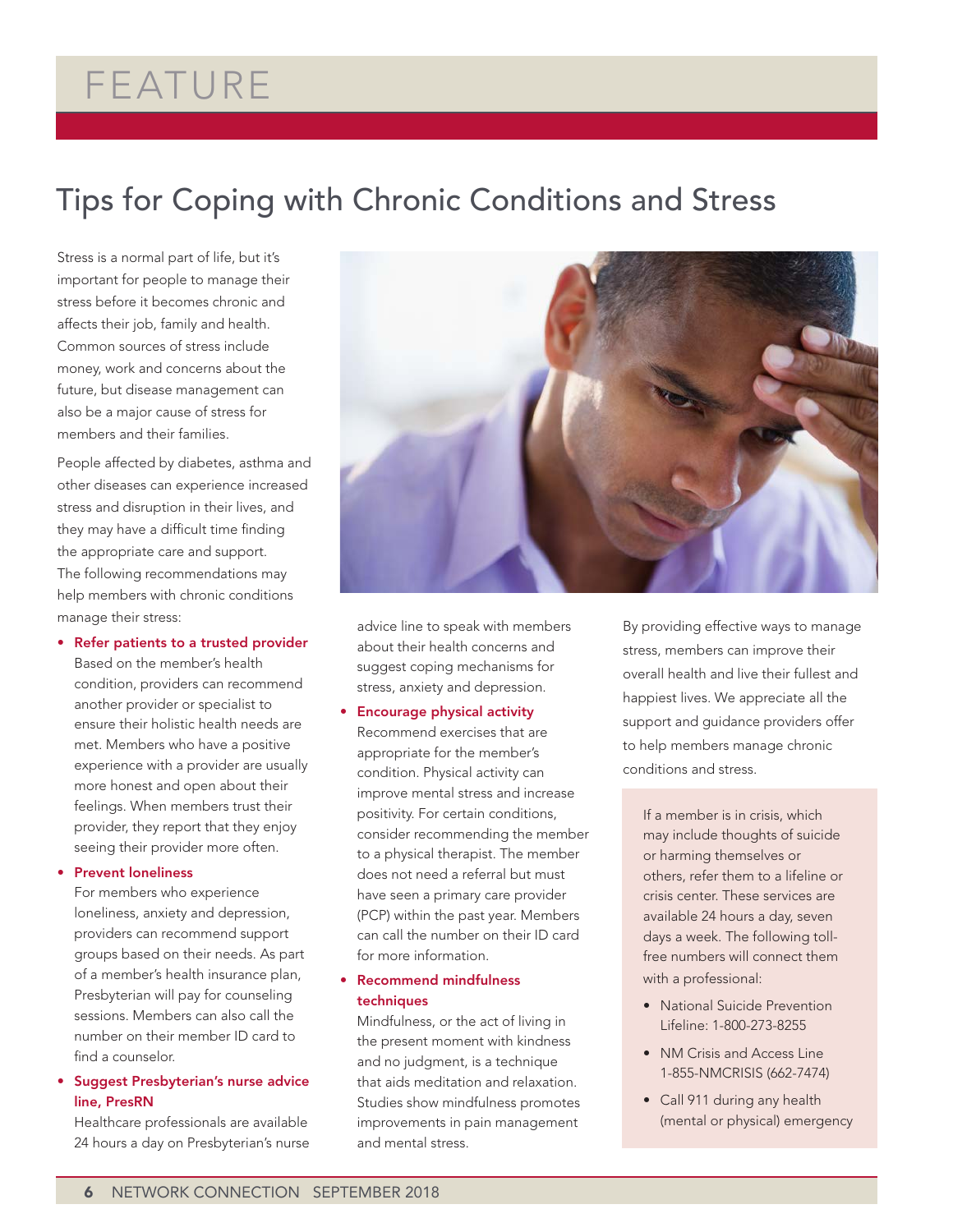### Introducing Our New Partner for Obstetrical Ultrasound Prior Authorizations

We are pleased to announce our partnership with eviCore Healthcare Inc., an innovative solutions company that will provide obstetrical (OB) ultrasound prior authorization services for Presbyterian's Commercial and Medicaid members. EviCore's prior authorization program is consistent with industry-wide efforts to manage the increasing use of OB ultrasounds throughout pregnancy.

This program uses evidence-based criteria and national guidelines developed by the Society of Maternal and Fetal Medicine (SMFM) and the American College of Obstetricians and Gynecologists (ACOG) to help ensure our members receive the highest and most appropriate quality of care at the lowest possible cost. To view criteria and national guidelines, please visit [https://www.evicore.com/referenceguidelines/10\\_2018-ob%20ultrasound.pdf](https://www.evicore.com/referenceguidelines/10_2018-ob%20ultrasound.pdf).



Effective Oct. 1, 2018, a prior authorization will be required for all OB ultrasound services. Beginning Sept. 24, providers may submit prior authorization requests to eviCore for services performed on or after Oct.1. Services performed without an authorization will be denied and providers may not seek reimbursement from members. Services performed in conjunction with an inpatient stay, 23-hour observation or emergency room visit are not subject to authorization requirements.

Please note that the first two prior authorization requests are approved automatically and serve as a notification of pregnancy. Additional requests will require a clinical review to ensure they are appropriate and medically necessary.

We recommend that ordering providers secure authorizations and share the authorization numbers with the rendering provider when the service is scheduled. Authorizations will contain authorization numbers and one or more CPT codes specific to the services authorized. If the service performed is different from the service authorized through eviCore, the rendering provider must contact eviCore for review and authorization prior to claim submission.

For additional information regarding OB ultrasound prior authorization, including current procedural terminology (CPT) codes, please visit: [https://www.evicore.com/healthplan/](https://www.evicore.com/healthplan/presbyterianhealth) [presbyterianhealth](https://www.evicore.com/healthplan/presbyterianhealth).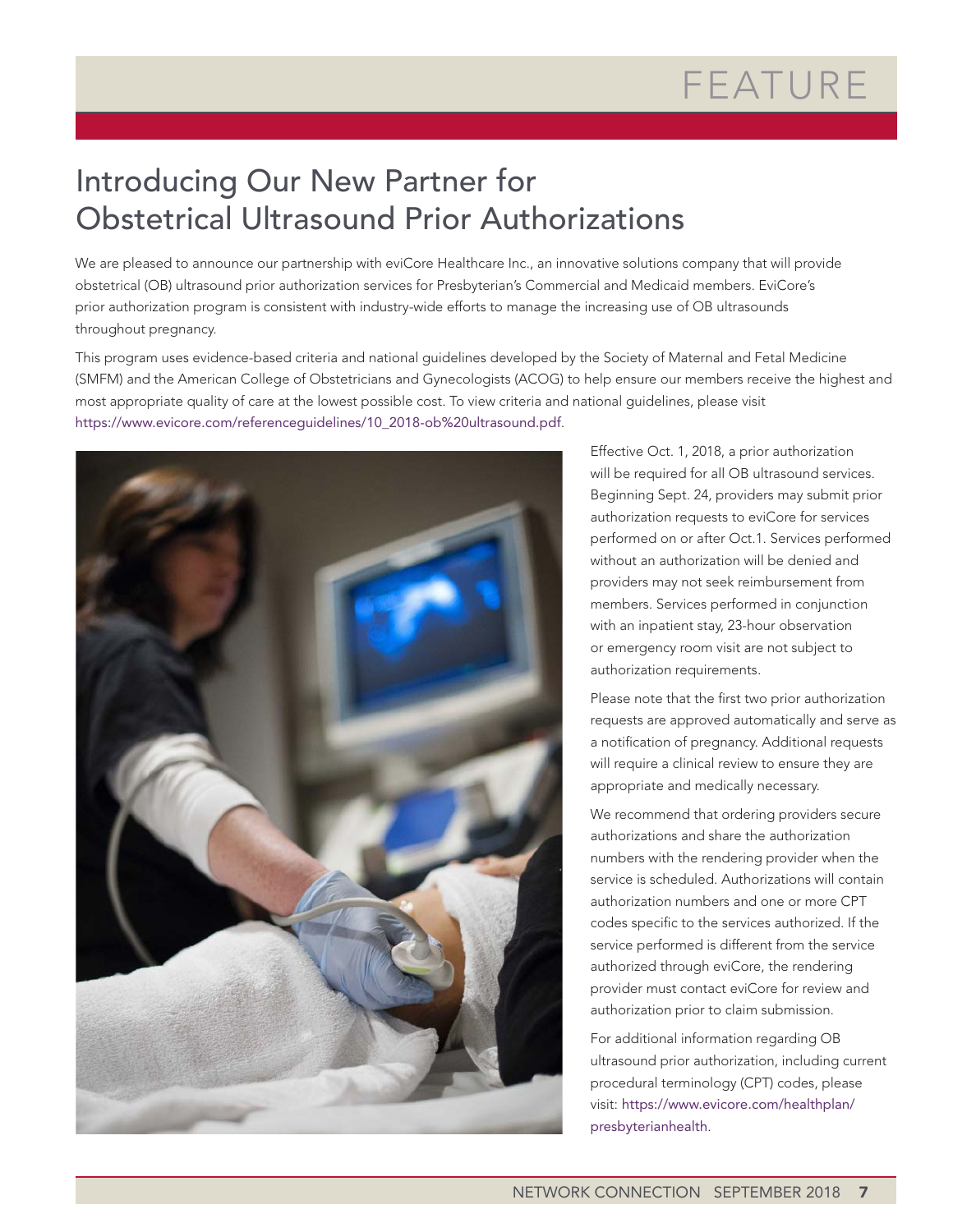### Affirmative Statement about Incentives

For more than 100 years, Presbyterian has been dedicated to helping members receive the right care, in the right place, at the right time. Our prior authorization process is one of the ways we ensure that members receive appropriate care. Presbyterian's Utilization Management (UM) department manages prior authorizations and makes decisions based on appropriateness of care and service, as well as the existence of coverage.

### Compliance with After-hours Messaging

Presbyterian appreciates its partnership with providers and their commitment to ensure our members can access the care they need when they need it. In the spirit of collaboration, we would like to remind providers that they must inform members of their hours of operation and give instructions on how to access care after hours.

In addition, Presbyterian requires primary care providers to have or arrange on-call and after-hours care to support members who experience emergencies. Such coverage must be available 24 hours a day, seven days a week. When providers are unavailable to provide on-call support and care, providers must provide members with afterhours messaging about how to access care after hours. Furthermore, Presbyterian requires that the hours

or other individuals for issuing denials of coverage. Furthermore, financial incentives for UM decision makers do not encourage decisions that result in underutilization. For more information about

Please note that Presbyterian does not specifically reward practitioners

Presbyterian's prior authorization process, refer to the Care Coordination chapter of the 2018 Presbyterian Practitioner and Provider Manual at [www.phs.org/ProviderManual](http://www.phs.org/ProviderManual).

of operation that practitioners and providers offer to Medicaid members be no less than those offered to Commercial members.

Presbyterian requests that all primary care providers ensure their contact information and after-hours messaging is up to date and provides members with the information they need to seek appropriate care outside of regular office hours. Providers can update their information that is stored in the online provider directory by logging on to the myPRES provider portal at [www.phs.org/](http://www.phs.org/mypres) [mypres](http://www.phs.org/mypres). For additional assistance, please contact your assigned Provider Network Management relationship executive. You can find his/her contact information at [www.phs.org/ContactGuide.](http://www.phs.org/ContactGuide)

### Member Rights and Responsibilities

Presbyterian has written policies and procedures regarding members' rights and responsibilities and implementation of such rights. All members or their legal guardians have rights and responsibilities that Presbyterian expects its network of practitioners and providers to respect and support.

To view a list of these rights and responsibilities, go to [https://www.phs.org/Pages/](https://www.phs.org/Pages/member-rights.aspx) [member-rights.aspx](https://www.phs.org/Pages/member-rights.aspx). Please note that this list comprises the rights and responsibilities as indicated by the New Mexico Human Services Department (HSD) and the National Committee for Quality Assurance (NCQA). In addition, the list includes information specific to different product lines.

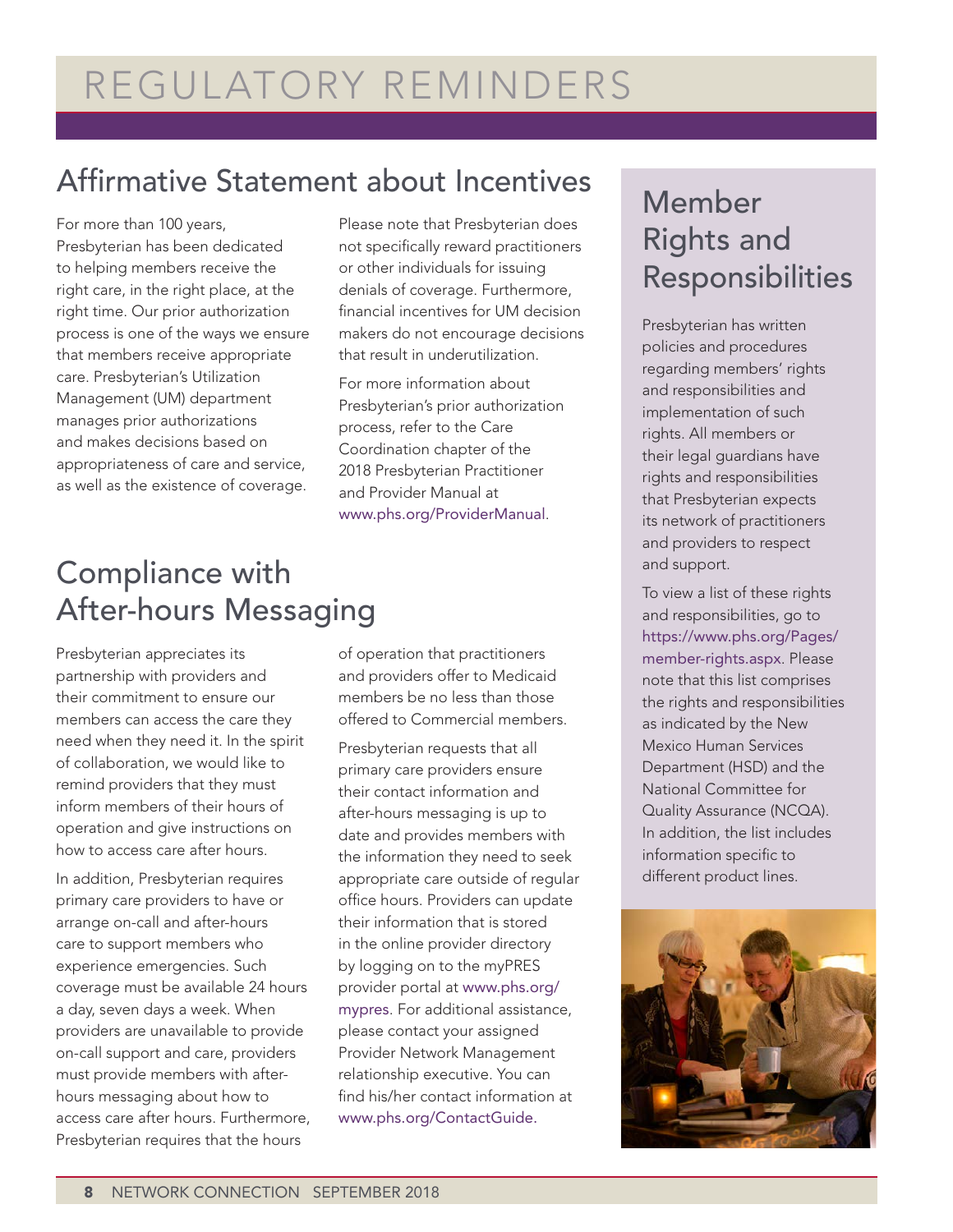### Medical Record Standards and Documentation

A medical record tells an important story about a member's health and well-being. Presbyterian requires that our members' medical records are complete and consistent with standard documentation practices. We report this information to several agencies, including the National Committee for Quality Assurance (NCQA), the Centers for Medicare & Medicaid Services (CMS), and the State of New Mexico Human Services Department (HSD). These agencies require that specific information be documented in every member's chart, including history and advance directive information.

All practitioners are held to the minimum standards as identified by Presbyterian, state and federal regulatory agencies, national accrediting organizations and service agreements. Presbyterian provides standards that address the following topics:

- Confidentiality of medical records
- Documentation
- Organized record keeping systems
- Standards for availability of records
- Performance goals to assess the quality of documentation

Presbyterian regularly assesses compliance with these standards. A passing score for a medical record review is 85 percent.

Recent audits identified opportunities to improve documentation of pediatrician and primary care provider charts in history and advance directive documentation.

#### History Documentation

History of smoking, alcohol use and substance abuse should be documented for any member 12 years old and older.

#### Past medical history should be present as follows:

- For members under age 21 on their first visit.
- For members age 21 or older; when the member has had three or more visits.

#### Medication history must include the following:

- Medications that have been effective
- Medications that proved ineffective and the reason they did not work
- Legible, consistent documentation of refills including long-term prescriptions, such as asthma inhalers and antibiotics
- Follow up for new prescriptions

#### Advance Directive **Documentation**

The Federal Patient Self-Determination Act (PSDA) includes advance directives. The PSDA requires managed care organizations (MCOs) to provide information on advance directives to members upon enrollment. In addition, MCOs must provide this information to health facilities, including hospitals, skilled nursing facilities, home health services and when members are admitted. Presbyterian also encourages providers to discuss advance directives with their patients in outpatient settings.

Presbyterian requires providers to indicate whether a patient completed an advance directive. This can be accomplished by noting "Yes" or "No" in a prominent location within the patient's hard copy or electronic medical record. In addition, if a member presents a provider with an advance directive, a copy of the document should be added to the member's medical record.

Presbyterian will evaluate mandatory provider compliance with this standard when we perform our medical record standards audits. Advance directive forms are available at: [http://docs.phs.](http://docs.phs.org/idc/groups/public/@phs/@marketing/documents/phscontent/pel_00133737.pdf) [org/idc/groups/public/@phs/@](http://docs.phs.org/idc/groups/public/@phs/@marketing/documents/phscontent/pel_00133737.pdf) [marketing/documents/phscontent/](http://docs.phs.org/idc/groups/public/@phs/@marketing/documents/phscontent/pel_00133737.pdf) [pel\\_00133737.pdf](http://docs.phs.org/idc/groups/public/@phs/@marketing/documents/phscontent/pel_00133737.pdf).

Presbyterian appreciates our providers' continued commitment to comply with these standards. For questions about medical record documentation standards, please call Teresa Ramos at (505) 923-5729 or email [mramos@phs.org](mailto:mramos@phs.org).

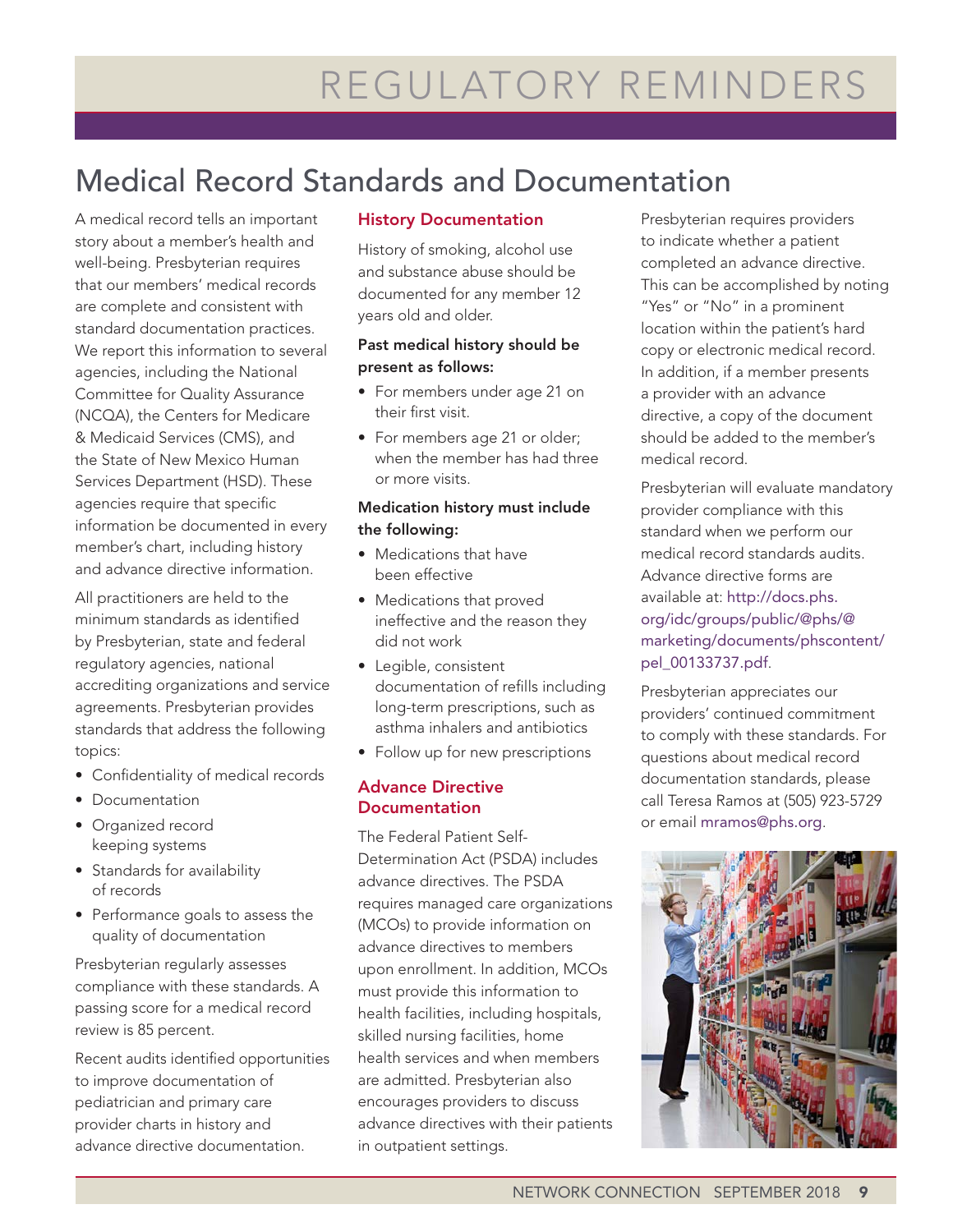### REGULATORY REMINDERS

### Health Coaching for Presbyterian Health Plan Members with Asthma, Coronary Artery Disease, Diabetes and Hypertension

Presbyterian's innovative disease management program, Healthy Solutions, supports providers in their management of chronic illnesses. This health coaching program is designed to reinforce the primary care provider's treatment plan and is available at no additional cost to Presbyterian members who are 18 years old or older. It uses evidence-based practice guidelines and member empowerment strategies for self-management of chronic diseases. The goal is to maintain the well-being of members through cost effective and tailored health solutions.

Healthy Solutions provides phone and video-based healthcare support. A licensed nurse works with the member to better understand their condition, establish self-management goals and provide health coaching for lifestyle modifications. This methodology ensures we focus our efforts on developing a personalized health improvement plan for members.

The Healthy Solutions health coach contacts members who meet the program criteria and invites them to participate in the disease management program. We work with the member and



healthcare team to increase member satisfaction and improve health outcomes. Members are more willing to participate if their provider discusses the program with them and recommends their participation.

You may refer a Presbyterian member to the Healthy Solutions program by calling (505) 923-5487, toll-free at 1-800-841-9705, or by emailing [healthysolutions@phs.org](mailto:healthysolutions@phs.org).

### "Incident To" Services

The Centers for Medicare & Medicaid Services (CMS) defines "incident to" services as services that are furnished incident to physician professional services in the physician's office, whether located in a separate office suite, within an institution or in a patient's home.

To qualify as "incident to," the service(s) must be part of a patient's normal course of treatment during which a physician, within the legal entity receiving payment, personally performed an initial service and remains actively involved in the course of treatment. Providers do not need to be physically present in the patient's treatment room while these services are rendered, but they must provide direct supervision. The physician must be present in the office suite to aid. Providers should also document

the essential requirements for "incident to" service in the patient's record. More specifically, these services must be:

- An integral part of the patient's treatment course
- Commonly rendered without charge (included in your physician's bills)
- Of a type commonly furnished in a physician's office or clinic (not in an institutional setting)
- An expense to the physician or physician's office

Services provided by a non-physician, but supervised by a physician, must follow the CMS guidelines to qualify for 'incident to' care. The physician as defined above must perform the initial visit and be in the office or facility when services are rendered to provide supervision and assistance.

As outlined in the Services Agreement with Presbyterian, all providers must be credentialed with Presbyterian prior to seeing our members. All services should be billed under the rendering provider.

The Presbyterian Program Integrity Department (PID) performs random claims validation audits on claims submissions to verify services billed were rendered and accurate. More information about these requirements can be found on the CMS website at [http://www.cms.gov/Outreach-and-](http://www.cms.gov/Outreach-and-Education/Medicare-Learning-Network-MLN/MLNMattersArticles/downloads/SE0441.pdf)[Education/Medicare-Learning-Network-](http://www.cms.gov/Outreach-and-Education/Medicare-Learning-Network-MLN/MLNMattersArticles/downloads/SE0441.pdf)[MLN/MLNMattersArticles/downloads/](http://www.cms.gov/Outreach-and-Education/Medicare-Learning-Network-MLN/MLNMattersArticles/downloads/SE0441.pdf) [SE0441.pdf](http://www.cms.gov/Outreach-and-Education/Medicare-Learning-Network-MLN/MLNMattersArticles/downloads/SE0441.pdf).

[https://www.cms.gov/Regulations](https://www.cms.gov/Regulations-and-Guidance/Guidance/Manuals/Downloads/bp102c15.pdf)[and-Guidance/Guidance/Manuals/](https://www.cms.gov/Regulations-and-Guidance/Guidance/Manuals/Downloads/bp102c15.pdf) [Downloads/bp102c15.pdf](https://www.cms.gov/Regulations-and-Guidance/Guidance/Manuals/Downloads/bp102c15.pdf)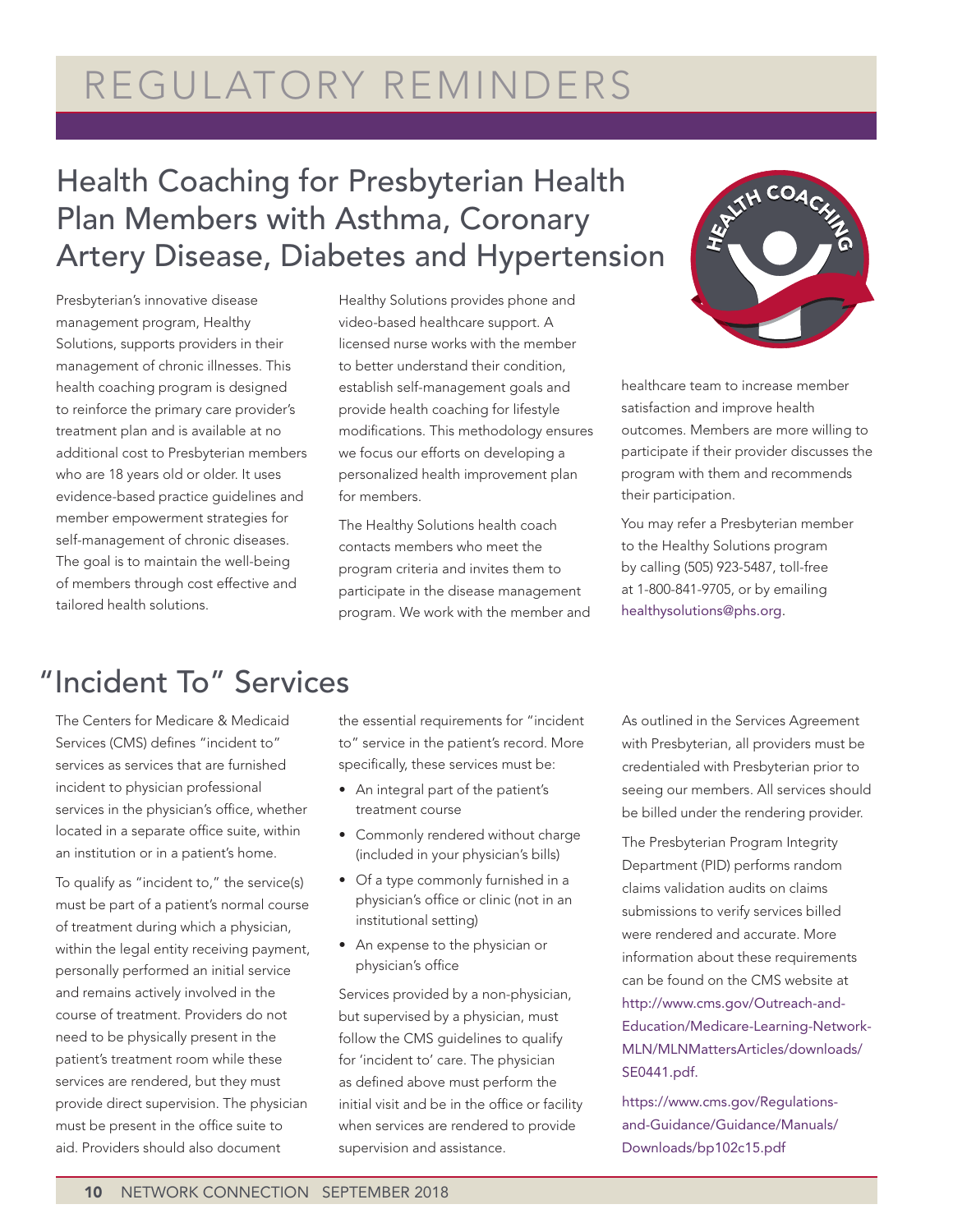### REGULATORY REMINDERS

### Member Appeals and Grievances Information

Providers have the right to file a formal appeal and grievance with Presbyterian for any reason. An appeal may be filed when an authorization or concurrent review decision was denied by the medical director. At the time of the decision, a provider or member may request that Presbyterian reconsider the denial by submitting further documentation to support medical necessity. Such requests will be referred immediately to a medical director not previously involved in the case for resolution and will be handled according to the member appeal guidelines.

If a prior authorization for services is requested by a provider and denied by Presbyterian, a provider may act on the member's behalf and file a request for an appeal. If the provider feels that the member's health and/or welfare is in immediate jeopardy, the appeal may be expedited. If the case is deemed expedited, Presbyterian will process the appeal within 72 hours of receipt. Time extensions may apply with written consent from the member.

Any member also has the right to file a grievance if he or she is dissatisfied with the services rendered through Presbyterian. Member grievances may include but are not limited to the following:

- Dissatisfaction with services rendered
- Availability of services
- Delivery of services
- Reduction and/or termination of services
- Disenrollment
- Any other performance considered unsatisfactory

The member should submit his or her appeal or grievance to the appropriate coordinator within the following time frames:



#### Provider Claim Denials

Contracted providers have one year from the date of service to file an appeal regarding a claim denial. When filing a provider appeal, please document the reasons for the reconsideration request and attach all supporting documentation. If the issue involves a coding issue, it is helpful to include supporting medical records such as office notes and operative reports, if applicable.

These requests may be electronically submitted to Presbyterian at [https://www.phs.org/providers/](https://www.phs.org/providers/resources/appeals-grievances/Pages/form.aspx) [resources/appeals-grievances/Pages/form.aspx](https://www.phs.org/providers/resources/appeals-grievances/Pages/form.aspx). Please fill in the form and press the submit button to send your request to the Appeals and Grievance department for review.

| <b>Product Lines</b>                                                                                   | <b>Appeal Time Frame</b>                                | <b>Grievance Time Frame</b>                                       |
|--------------------------------------------------------------------------------------------------------|---------------------------------------------------------|-------------------------------------------------------------------|
| Presbyterian Centennial Care (New Mexico<br>Medicaid Managed Care)                                     | Within 60 days from the date<br>of receiving the denial | At any time from the date of<br>occurrence                        |
| Presbyterian Senior Care (Medicare<br>Advantage) and Presbyterian Medicare PPO<br>(Medicare Advantage) | Within 60 days from the date<br>of denial               | 60 days after the event                                           |
| All Other Plans                                                                                        | Within 180 days from the date<br>of denial              | Within 180 days after<br>receiving the administrative<br>decision |